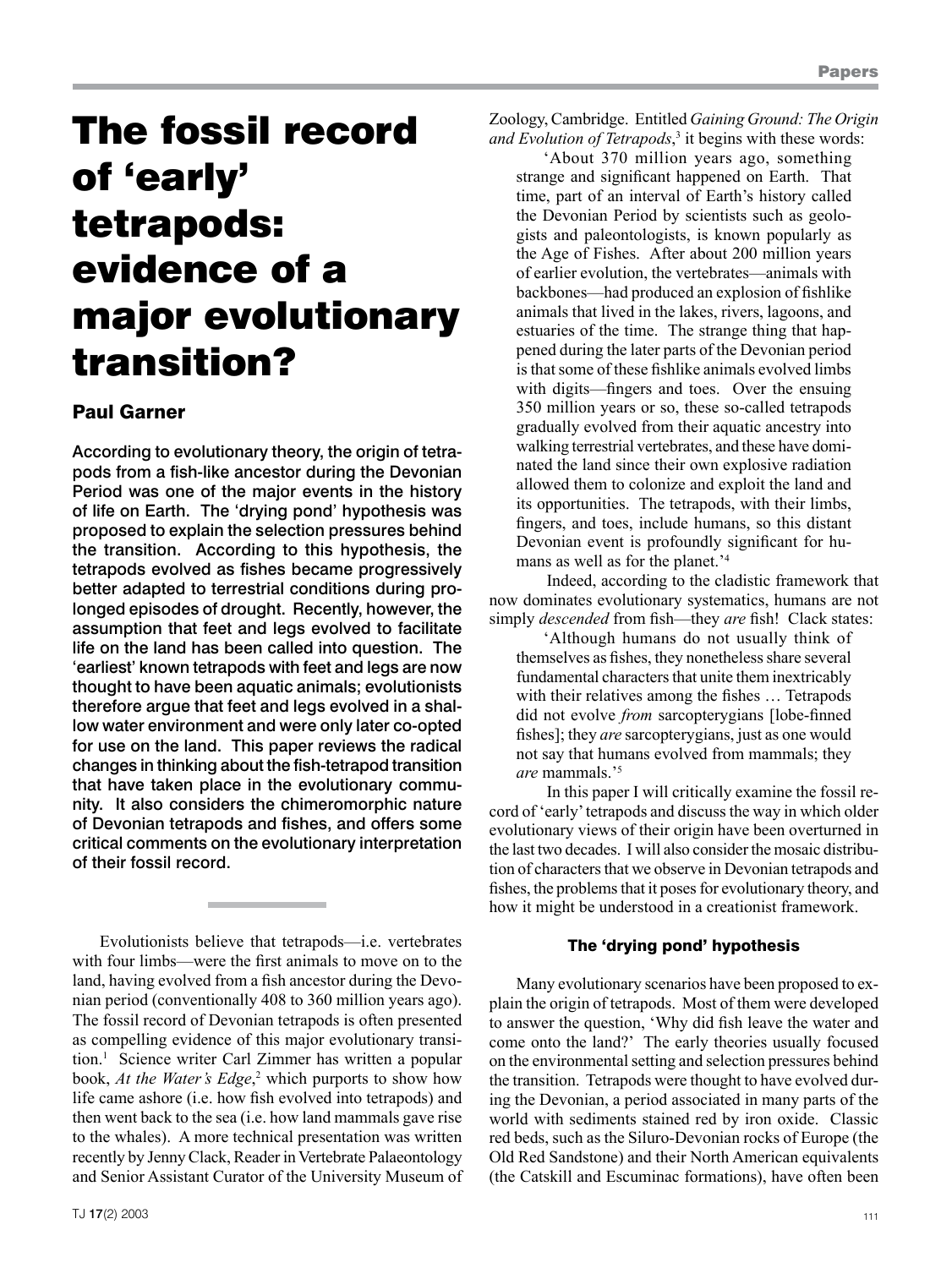| Taxon           | Stratigraphic unit           | Age         | Location                      | <b>Material</b>                                                                 | Reference(s)             |
|-----------------|------------------------------|-------------|-------------------------------|---------------------------------------------------------------------------------|--------------------------|
| Pederpes        | Ballagan Fm                  | Tournaisian | Scotland                      | Skull, almost complete articulated<br>skeleton                                  | 23                       |
| Sinostega       | Zhongning Fm                 | Famennian   | Ningxia Hui, China            | Incomplete left mandible                                                        | 24                       |
| Tulerpeton      | Khovanshchina<br><b>Beds</b> | Famennian   | Tula Region,<br>Russia        | Fore and hind limbs, partial<br>pectoral and pelvic girdles, skull<br>fragments | $25 - 28$                |
| Ventastega      | Ketleri Fm                   | Famennian   | Latvia                        | Skull fragments, girdle fragments                                               | 29                       |
| Acanthostega    | Britta Dal Fm                | Famennian   | East Greenland                | Skulls, articulated skeletons                                                   | $9,10,30 - 36,$<br>44,50 |
| Ichthyostega    | Aina Dal Fm<br>Britta Dal Fm | Famennian   | East Greenland                | Skulls, skeletal elements, some<br>articulated                                  | $9 - 12,44$              |
| Hynerpeton      | Catskill Fm                  | Famennian   | Pennsylvania,<br><b>USA</b>   | Pectoral girdle, skull fragments                                                | 37,38                    |
| Densignathus    | Catskill Fm                  | Famennian   | Pennsylvania,<br><b>USA</b>   | Lower jaw                                                                       | 38                       |
| Metaxygnathus   | Cloghnan Shale               | Famennian   | New South Wales,<br>Australia | Lower jaw                                                                       | 39                       |
| Elginerpeton    | Scat Craig Beds              | Frasnian    | Scotland                      | Ilia, limb bones, skull and pectoral<br>girdle fragments                        | $40 - 42$                |
| Obruchevichthys | Ogre Beds                    | Frasnian    | Latvia                        | Lower jaw fragments                                                             | 40                       |
| Livoniana       | Gauja Fm                     | Givetian    | Latvia                        | Lower jaw fragments                                                             | 43                       |

*Table 1. 'Early' tetrapods and so-called 'near tetrapods'. Most are represented by single specimens;* Acanthostega *is unique in that it represents a stratigraphic range. Givetian is a subdivision of the Middle Devonian, Frasnian and Famennian are subdivisions of the Upper Devonian, and Tournaisian is a subdivision of the Lower Carboniferous.*

interpreted as the product of hot, semi-desert environments with seasonal wetness. This led many to speculate that an increasingly arid climate was a major influence on the evolution of air-breathing vertebrates. A classic paper by Barrell<sup>6</sup> set the scene for much future discussion. He argued that



*Figure 1. Reconstruction of* Ichthyostega, *showing skull, vertebral column, and limbs, and its hind limb based on a specimen collected in 1987. Note the seven digits on the hind limb (from Clack).*<sup>15</sup>

the first tetrapods arose 'under the compulsion of seasonal dryness'.7 Under such conditions, it was suggested, the air-bladder of certain fishes became progressively better adapted as an organ of respiration and the gills atrophied. The development of a new system of breathing allowed

> fishes to survive the drought conditions by moving between bodies of water. Those fishes with more limb-like appendages were better able to make the journey and this ultimately led to the evolution of limbs with digits. This became known as 'the drying pond hypothesis' and was popularized by the great vertebrate palaeontologist Alfred Sherwood Romer.8

## 'Early' tetrapods from East Greenland

When Romer was popularizing the 'drying pond' idea, the earliest known tetrapods were *Ichthyostega* and *Acanthostega* from the Upper Devonian of East Greenland. *Ichthyostega* was first described by Säve-Söderbergh<sup>9</sup> and then by Jarvik in a series of papers and a monograph.<sup>10-12</sup> Although the anatomy of *Ichthyostega* is known in considerable detail, its body proportions are uncertain because the fossil material comes from more than one individual. *Ichthyostega* is about one metre long with a broad, flat head, short, barrel-shaped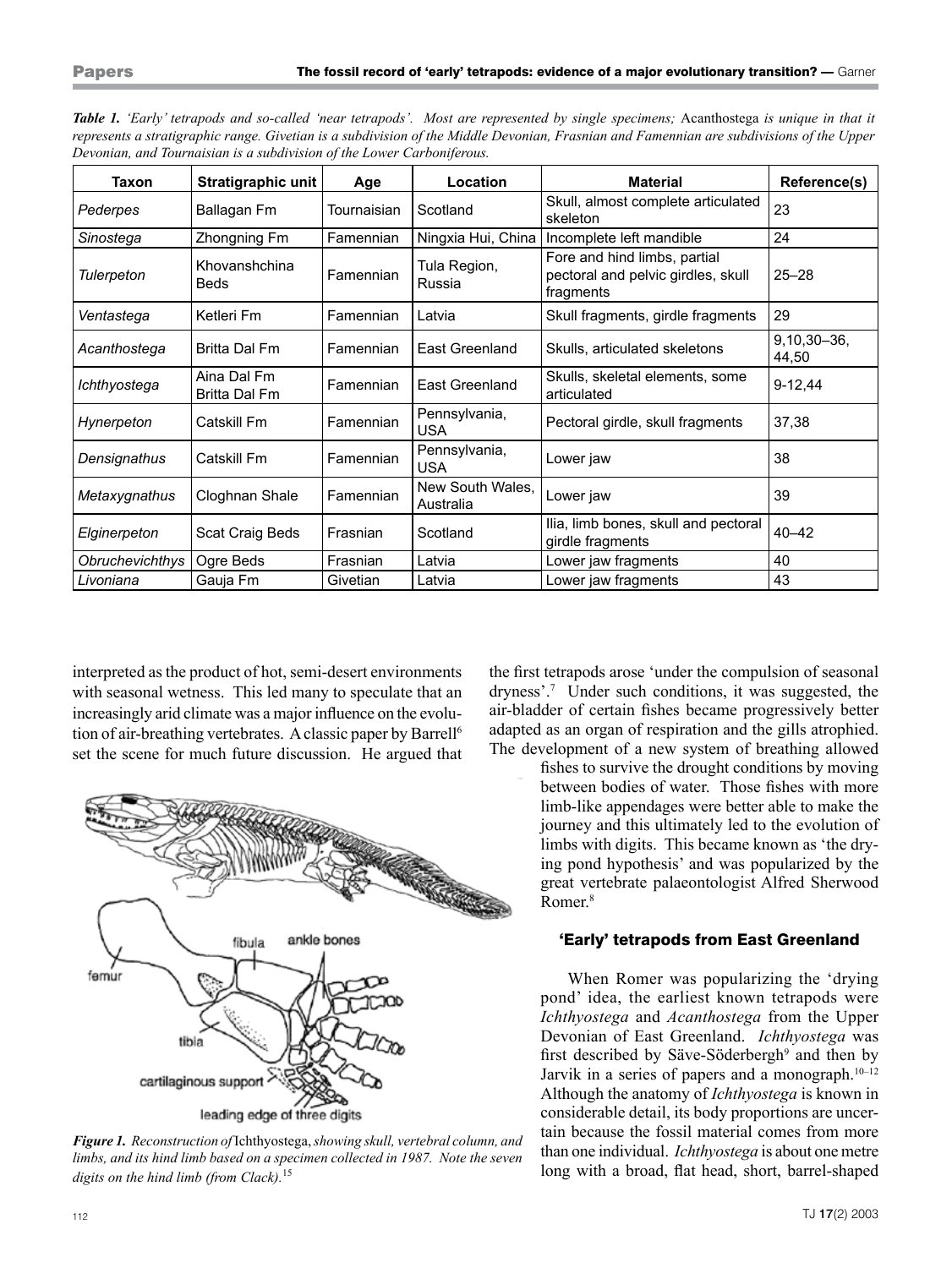body, stocky legs, large pelvic and pectoral girdles, and a rib cage with broad, overlapping ribs (Figure 1). It is very evidently a tetrapod, with limbs rather than fins. Nevertheless, *Ichthyostega* has some fish-like characteristics, including a lateral line system and a tail with bony fin rays. Early reconstructions portrayed *Ichthyostega* as a semi-aquatic creature but most later ones depicted it as a predominantly terrestrial animal (e.g. Jarvik $13$ ). As recently as 1988, a major vertebrate palaeontology text described *Ichthyostega* as a fairly typical land

animal with the usual complement of five digits on the hind limb.<sup>14</sup> The second Devonian tetrapod from East Greenland was *Acanthostega*.<sup>9,10</sup> For many years this animal was known only from two partial skull roofs, but these were enough to mark it out as different from *Ichthyostega*.

#### The search for evolutionary ancestors

Evolutionists sought the ancestry of the tetrapods among the lobe-finned fishes. Although the lobe-fins are dominant in the fossil fish faunas of the Palaeozoic (conventionally 590 to 248 million years ago), they are represented today by only four surviving genera (the coelacanth *Latimeria* and three genera of lungfish). In 1892, Cope and others argued that tetrapods had evolved from the crossopterygians, the group of lobe-fins that includes the coelacanths.16 Various crossopterygians were proposed as the 'model ancestor', including *Sauripteris*<sup>17</sup>,<sup>18</sup> and *Osteolepis*. <sup>19</sup> However, most attention settled upon *Eusthenopteron*, from Escuminac Bay in Quebec, Canada. This is the fish that was commonly illustrated, in popular books on fossils, as hauling itself up onto Devonian riverbanks (e.g. Owen<sup>20</sup>).

Nevertheless, there was evidently a substantial discontinuity in the fossil record between terrestrial vertebrates like *Ichthyostega* and their presumed ancestors. This was reflected in creationist treatments of the problem<sup>21</sup> and acknowledged by evolutionists, such as  $Carroll<sup>22</sup>$  who wrote:

'We have not found any fossils that are intermediate between such clearly terrestrial animals and the strictly aquatic rhipidistians described in the previous chapter.'

## Aquatic tetrapods challenge the 'drying pond' hypothesis

Since 1990 our knowledge of 'early' tetrapods has been greatly expanded, with many new taxa being described. Fossil material is now known from Scotland, Greenland, Latvia, the USA, Australia, Russia, and China (Table 1).<sup>23-43</sup> Furthermore, our understanding of the Greenland tetrapods has been revolutionized by the discovery of new material. As a consequence, a major re-evaluation of tetrapod origins has taken place, and almost every aspect of the 'drying pond'



*Figure 2.* Acanthostega *in a swimming posture (from Clack).*<sup>46</sup>

hypothesis has had to be discarded.

The fatal blow to the 'drying pond' hypothesis has been the realization that the Devonian tetrapods were predominantly *aquatic* in habit. New ichthyostegid material, including a well-preserved and articulated hind limb, collected by an expedition to East Greenland in 1987, revealed that *Ichthyostega* was polydactylous, with seven digits on the hind limb (Figure 1).<sup>44</sup> This was a very surprising discovery because pentadactyly had been assumed to be the normal condition in 'early' tetrapods. Furthermore, the flattened bones and inflexible ankle of the hind limb suggests that it was more like the paddle of an elephant seal than the leg of a terrestrial animal.45 It appears that the earliest reconstruction of *Ichthyostega* as a creature at home in the water was more accurate than later ones portraying it on land.

*Acanthostega* is also much more completely known as a result of material collected by the 1987 expedition, including the first postcranial remains.47,<sup>48</sup> It was a smaller animal than *Ichthyostega* and its teeth suggest that it had a different diet. Several articulated specimens were found in a single lens of rock, interpreted as a possible flash flood deposit.<sup>49</sup> The remarkable preservation meant that some delicate structures, not often preserved in fossil tetrapods, are known in *Acanthostega*. The gill skeleton was fish-like<sup>50</sup> and it has been suggested that *Acanthostega* had internal gills somewhat similar to those of the Australian lungfish (*Neoceratodus*). *Acanthostega* had a tail with fin rays, even larger than that of *Ichthyostega* (Figure 2). The fin rays also extended further beneath the tail, in similar fashion to those of a lungfish, suggesting that *Acanthostega* was a thoroughly aquatic creature. This conclusion is supported by the morphology of the fore and hind limbs which are difficult to interpret as load-bearing structures; rather, they appear to be designed for swimming. As with *Ichthyostega*, perhaps the most extraordinary feature was the number of digits. An articulated fore limb revealed eight digits in a paddle-like arrangement (Figure 3). Clack<sup>51</sup> speculates that they may have been enclosed in some kind of webbing.

Most evolutionists had assumed that the origin of limbs with digits was synonymous with the vertebrate invasion of the land. This led to the popular 'conquest of the land' idea, typified by artistic reconstructions and museum displays of fish crawling out of Devonian pools. However, the latest thinking about the aquatic or semi-aquatic nature of the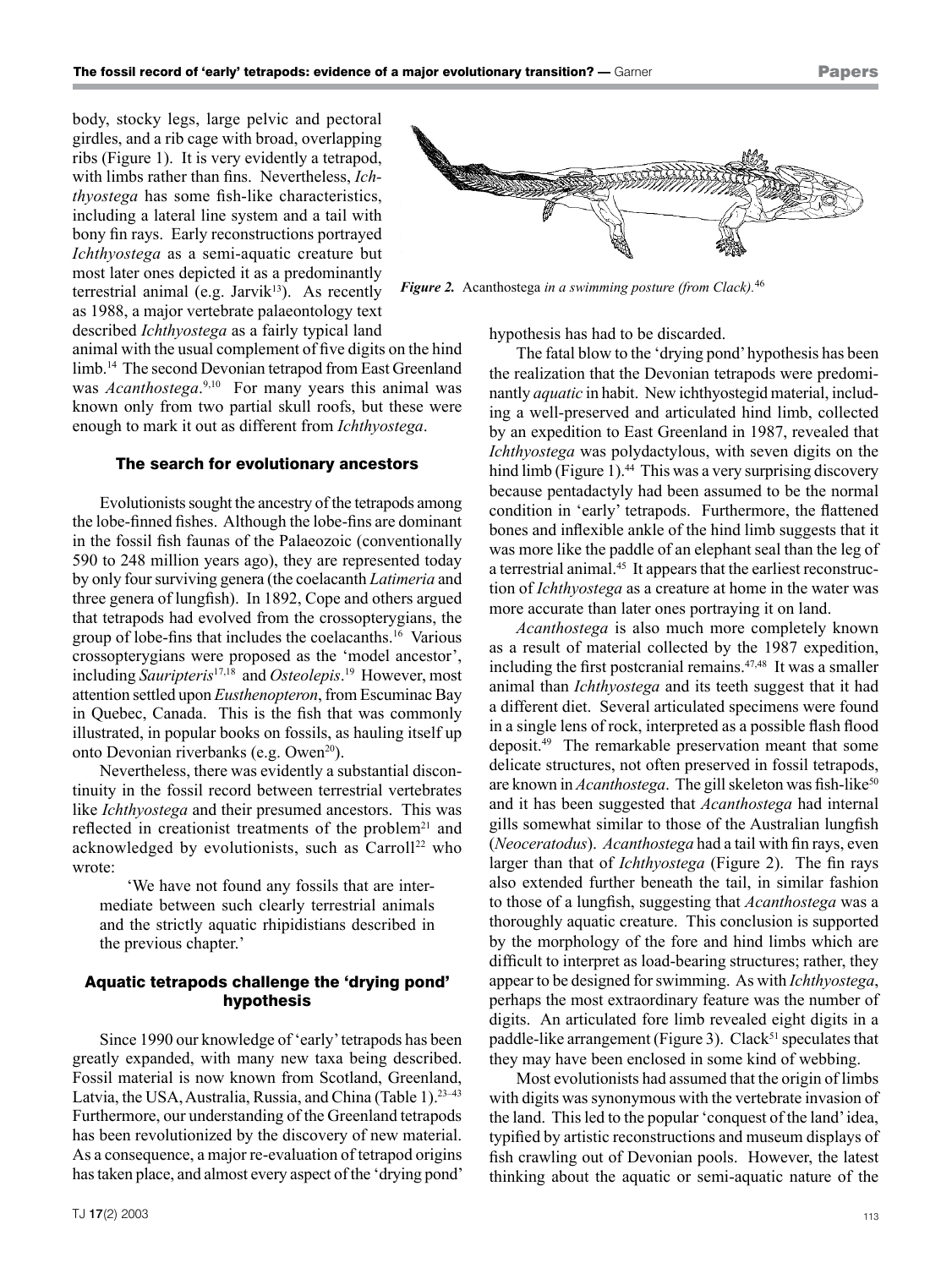

*Figure 3. The left forelimb of* Acanthostega*, showing the eight digits (from Clack).*<sup>52</sup>

Devonian tetrapods has led modern-day evolutionists to reject this assumption. They now argue that the key tetrapod characters evolved for a shallow-water existence and were only later co-opted for terrestrial use. The new generation of Darwinists dismisses the 'drying pond' hypothesis as untestable story-telling, and increasingly relies on cladistics as an alternative framework for understanding the transition. The cladistic approach to the fish-tetrapod transition focuses on determining the sequence of acquisition of key tetrapod characteristics, from which inferences are drawn about the nature of the transition.<sup>53</sup> We should recognize, however, that the cladistic methodology is inherently Darwinian and assumes from the outset the continuity of life. By its very nature, cladistics is insensitive to the discontinuities which creationists believe characterize living things.<sup>54</sup>

## Other problems with the 'drying pond' hypothesis

The drying pond hypothesis has other problems.<sup>55</sup> For instance, it is recognized that red beds are not necessarily indicators of arid climates:

'The red bed problem has been extremely controversial, with marked differences of opinion, possibly due to the fact that the term "red bed" is a catchall for many sedimentary types produced under different conditions, the only common feature of them being the red color.'56

Modern red beds develop in the oxidizing conditions of the low latitude tropics (e.g. the Amazon Basin). Such environments are characterized by monsoonal rainfall, not arid conditions. Another problem is that, even if the red beds were laid down under conditions of semi-aridity, evolutionists cannot assume that the tetrapods arose in such environments, for the simple reason that many Devonian sediments are not red beds. Some are interpreted as river, lake, or near-shore sediments rich in organic matter, suggesting nearby forests.57

Furthermore, a survey of modern fishes that leave the water to spend time on land<sup>58</sup> affords no support for the 'drying pond' hypothesis. There is no association between those that leave the water and those that possess digit-like fins. For example, eels undertake long journeys overland but they have nothing that could be described as digit-like appendages. Indeed, most of the fishes that possess digitlike structures are deep water species or habitual bottom dwellers, such as the Sargassum frogfish.

#### New views on tetrapod ancestry

There have also been changes of opinion about which group of fishes is closest to the ancestry of tetrapods. *Eusthenopteron* is no longer regarded as the model ancestor. Depictions showing this fish emerging onto dry land owed more to evolutionary presuppositions than evidence. *Eusthenopteron* was a rather undistinguished fish with no obvious adaptations to terrestrial life; tetrapod-like behaviour was attributed to it simply because there was no better candidate to fill the role of tetrapod ancestor. The true lifestyle of *Eusthenopteron* seems to have been that of a lurking aquatic predator, somewhat similar to the modern pike (*Esox*).

Attention is now focused on the formerly more obscure lobe-finned fishes, *Panderichthys* and *Elpistostege*. Until recently, these two genera were united in a family called the panderichthyids, but evolutionists now believe that they are not uniquely related to each other.<sup>59</sup> Fossil material from Latvia and Canada shows that these fish were more tetrapod-like than other lobe-fins. Indeed, based on a partial skull roof, *Elpistostege* was originally described as a tetrapod.<sup>60</sup> Although there has been dissent,<sup>61,62</sup> these genera are increasingly regarded by evolutionists as the closest known relatives of tetrapods.63–65 The latest work by Ahlberg *et al.*<sup>43</sup> indicates that *Elpistostege* is even more tetrapod-like than *Panderichthys*. These fish have crocodile-like skulls with dorsally placed eyes, straight tails, and slightly flattened bodies without dorsal or anal fins (see Figure 4). Like tetrapods, but unlike all other fishes, they also have frontal bones in the skull roof. Like *Eusthenopteron*, they seem designed for life as shallow-water predators.

## Chimeromorphs pose problems for evolutionary theory

Creationists and evolutionists have observed that many organisms, both fossil and living, exhibit a mosaic distribution of character traits. Parker<sup>66</sup> put it this way:

'Each created kind is a unique combination of traits that are individually shared with members of other groups.'

Stephen Jay Gould called such organisms 'mosaic forms' or 'chimeras'<sup>67</sup> while Kurt Wise<sup>68,69</sup> calls them chimeromorphs. The duck-billed platypus (*Ornithorhynchus anatinus*), for instance, has features of both mammals (hair, milk production) and reptiles (egg-laying). Perhaps the best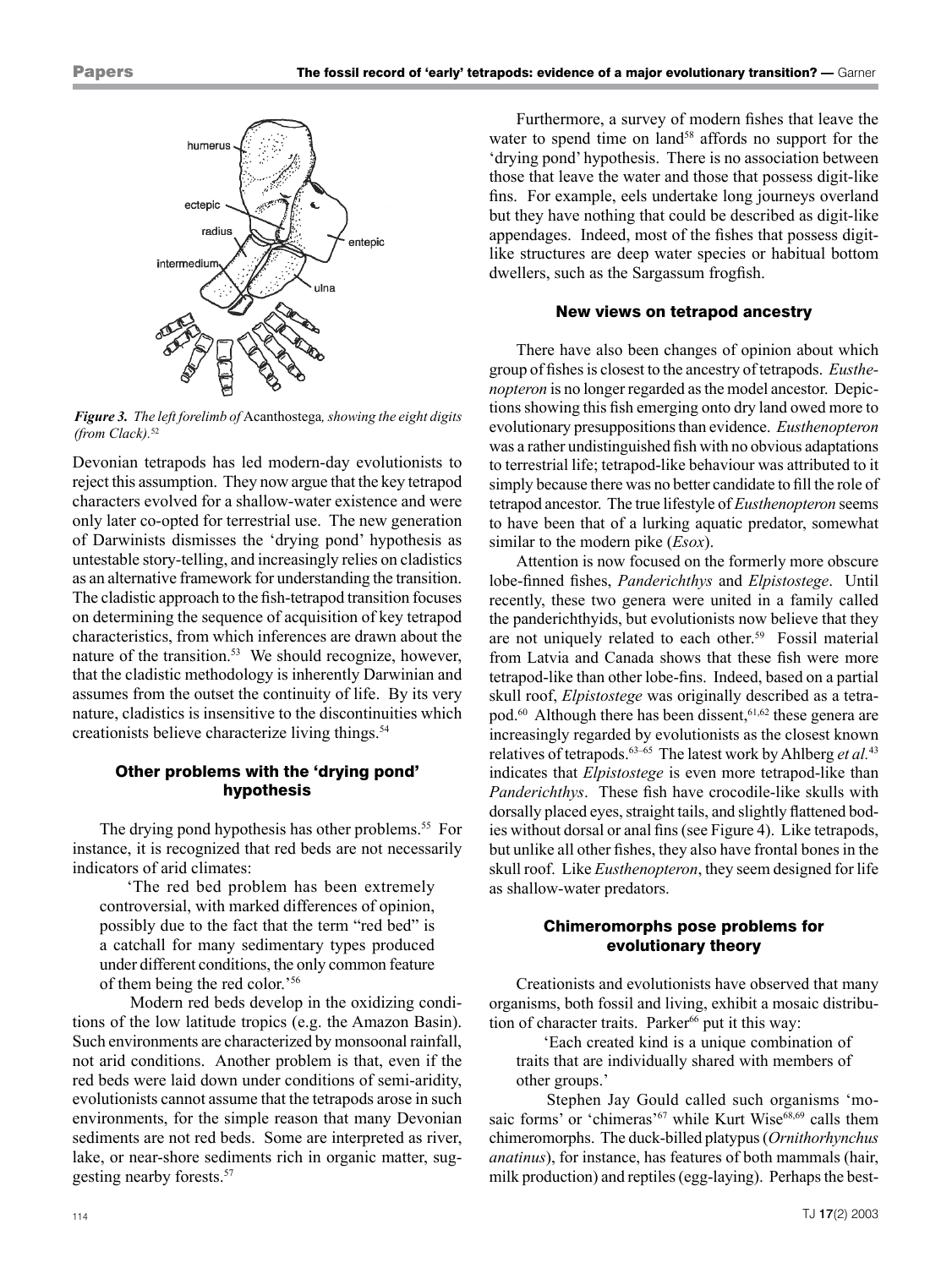known fossil example is *Archaeopteryx*, which combines feathers with teeth and wing claws. In fact, a mosaic pattern of character distribution is seen in many other fossil organisms. For instance, Woodmorappe<sup>70</sup> recently drew attention to the chimeric nature of the pakicetids, a group of terrestrial artiodactyls with a whale-like inner ear.

This observation seems to apply to the Devonian tetrapods and fishes considered in this article. For example, Daeschler *et al.* noted that:

'Devonian tetrapods show a mosaic of terrestrial and aquatic adaptations.'71

Some of the fishes possess tetrapod-like characters while the tetrapods have fish-like features. Evolutionists interpret mosaic organisms like these as evolutionary intermediates linking major groups. However, Wise<sup>72</sup> makes an important point against this interpretation:

'Although the entire organism is intermediate in structure, it's the *combination* of structures that is intermediate, not the nature of the structures themselves. Each of these organisms appears to be a fully functional organism full of fully functional structures.'

Evolutionary theory might lead us to expect examples of intermediate *structures*, but there is nothing intermediate about, for example, the internal gills of *Acanthostega*, its lateral line system, or its limbs. They are fully developed and highly complex. What is unusual is their combination in a single organism. Intelligent design offers an alternative understanding of this widespread pattern. The Devonian tetrapods are thought to have lived a predatory lifestyle in weed-infested shallow water. They were therefore equipped with characteristics appropriate to that habitat (e.g. crocodile-like morphology with dorsally placed eyes, limbs and tails made for swimming, internal gills, lateral line systems). Some of these features are also found in fishes that shared their environment.

The mosaic pattern makes it difficult to identify organisms or groups of organisms that possess the 'right' combination of characters to be considered part of an evolutionary lineage. Consider the tetrapod-like lobe-fins *Panderichthys* and *Elpistostege*. Despite their appearance, these fish have some unique characters (such as the design of the vertebrae) that rule them out as tetrapod ancestors. At best, evolutionists can only claim that they are a *model* of the kind of fish that must have served as that ancestor. The same problem is encountered with the Devonian tetrapods. For example, *Ichthyostega* is described as 'a very strange animal, and parts of it are like no other known tetrapod or fish'.73 Similarly, the shoulder girdles of the Devonian tetrapods 'are not obviously halfway in structure between those of fishes and those of later tetrapods but have some unique and some unexpected features'.74 Another example is *Livoniana*, a socalled 'near tetrapod' known from two lower jaw fragments. It possesses a curious mixture of fish-like and tetrapod-like characteristics, but it also has up to five rows of teeth, a feature not seen either in the fishes from which it is thought to be descended nor the tetrapods into which it is said to be evolving.75 That the mosaic distribution of characters can cause great confusion is exemplified by the recent discovery of *Psarolepis*, a fish from the Upper Silurian/Lower Devonian of China, which combines characters found in placoderms, chondrichthyans, ray finned fishes, and lobe-fins.76

## Additional problems with 'early' tetrapod evolution

Another problem is that the fossil record imposes tight constraints on the timing of the supposed transition. The earliest tetrapod fossils are found in late Frasnian sediments, but their presumed ancestors are hardly much older. To exacerbate the situation, the Frasnian 'near tetrapods' (*Obruchevichthys*, *Elginerpeton*, *Livoniana*) are already morphologically diverse at their first appearance.<sup>77</sup> Thus Darwinists are compelled to postulate a rapid burst of evolution in which radical changes must have taken place:

'*Panderichthys* and *Elpistostege* flourished in the early Frasnian and are some of the nearest relatives of tetrapods. But tetrapods appear only about 5 to 10 million years later in the late Frasnian, by which time they were widely distributed and had evolved into several groups, including the lineage leading to the tetrapods of the Famennian. This suggests that the transition from fish to tetrapod occurred rapidly within this restricted time span.'78

Second, key morphological transitions, such as the purported change from paired fins to limbs with digits, remain undocumented by fossils. Where appendages are known they are clearly either fish-like fins or digit-bearing limbs, not at some transitional stage from one to the other. At one time it was claimed that the pectoral fins of rhizodonts, a group of

> ably similar to tetrapod limbs, but following the description of *Gooloogongia* from the Famennian of New South Wales, Johanson and Ahlberg<sup>79</sup> have urged that they not be used as a model for the origin of tetrapod limbs. Furthermore, the pectoral fins of lobe-finned fish tend to be larger than the pelvic fins, whereas the

> lobe-finned fish, were remark-



*Figure 4.* Panderichthys*, an Upper Devonian lobe-finned fish regarded by evolutionists as close to the ancestor of tetrapods (from Clack).*<sup>59</sup>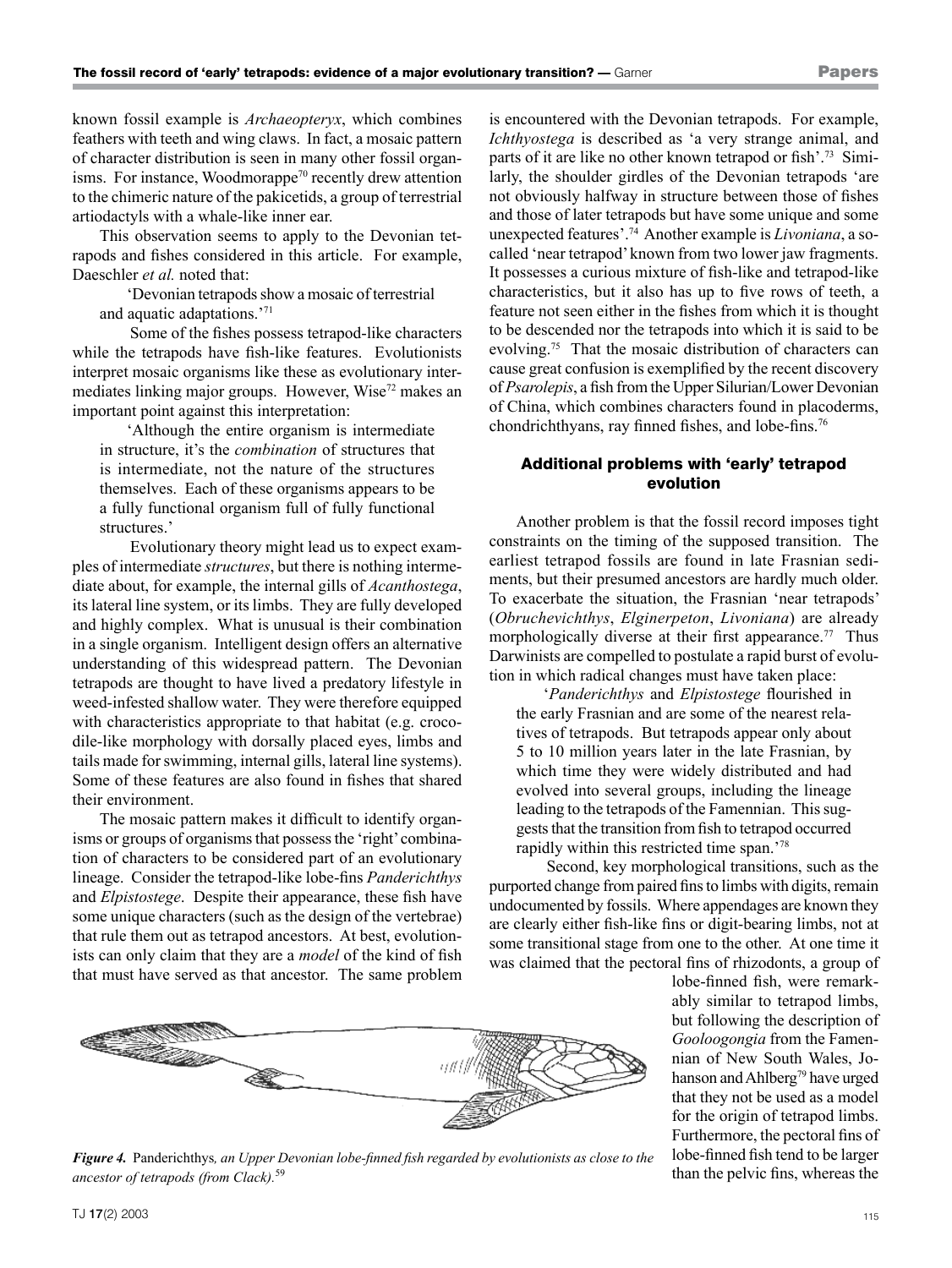Devonian tetrapods were 'rear-wheel drive' animals with larger hind limbs than fore limbs.<sup>80</sup> None of the recent fossil discoveries shed any light on this supposed reconfiguration.

Third, there are functional challenges to Darwinian interpretations. For instance, in fish the head, shoulder girdle, and circulatory systems constitute a single mechanical unit. The shoulder girdle is firmly connected to the vertebral column and is an anchor for the muscles involved in lateral undulation of the body, mouth opening, heart contractions, and timing of the blood circulation through the gills. $81$ However, in amphibians the head is not connected to the shoulder girdle, in order to allow effective terrestrial feeding and locomotion. Evolutionists must suppose that the head became incrementally detached from the shoulder girdle, in a step-wise fashion, with functional intermediates at every stage. However, a satisfactory account of how this might have happened has never been given.

#### Conclusion

Recent discoveries have undoubtedly advanced our knowledge of Devonian tetrapods and future creationist discussions of tetrapod origins must take this into account. It is no longer sufficient for creationists to contrast *Eusthenopteron* with *Ichthyostega* and point to the large morphological gap between them. We need to have more to say. Nevertheless, the presumed transition from fish to tetrapods remains contentious. The data and their interpretation are a source of lively debate and ongoing controversy:

'In the not-too-distant past, there was almost no fossil material, and ideas were based largely on informed guesswork. Speculation was intense, and as is often the case, in inverse proportion to the amount of data. To be truthful, there is still not much real data, so that speculation is still active, and whatever is concluded today may be overturned by the discovery of a new fossil tomorrow. That in some sense is to be hoped for, because only in that way can guesses be falsified and tested as scientific hypotheses.'8<sup>2</sup>

A robust rationale for concluding that the Upper Devonian tetrapods evolved from a fish ancestor, or that they gave rise to Carboniferous tetrapod lineages, is lacking. It is hoped that this paper may stimulate creationists to develop a fuller understanding of these remarkable creatures and their ecological and geological context.<sup>83</sup>

#### **References**

- 1. Morton, G.R., Fish to amphibian transition, <home.entouch.net/dmd/transit.htm>, 27 June 2003.
- 2. Zimmer, C., *At the Water's Edge: Fish with Fingers, Whales with Legs, and How Life Came Ashore but Then Went Back to Sea*, Touchstone, New York, 1998.
- 3. Clack, J.A., *Gaining Ground: The Origin and Evolution of Tetrapods*, Indiana University Press, Bloomington, 2002.
- 4. Clack, Ref. 3, p. 1.
- 5. Clack, Ref. 3, pp. 17, 18.

- 6. Barrell, J., Influence of Silurian-Devonian climates on the rise of air-breathing vertebrates, *Bulletin of the Geological Society of America* **27**:387–436, 1916.
- 7. Barrell, Ref. 6, p. 390.
- 8. Romer, A.S., *Man and the Vertebrates*, Volume 1, Penguin, Harmondsworth, pp. 48–49, 1954.
- 9. Säve-Söderbergh, G., Preliminary note on Devonian stegocephalians from East Greenland, *Meddelelser om Grønland* **94**:1–107, 1932.
- 10. Jarvik, E., On the fish-like tail in the ichthyostegid stegocephalians, *Meddelelser om Grønland* **114**:1–90, 1952.
- 11. Jarvik, E., Specializations in early vertebrates, *Annales Societe Royale Zoologique de Belgique* **94**:11–95, 1965.
- 12. Jarvik, E., The Devonian tetrapod *Ichthyostega*, *Fossils and Strata* **40**: 1–213, 1996.
- 13. Jarvik, E., *Basic Structure and Evolution of Vertebrates*, Volumes 1 and 2, Academic Press, New York, 1980.
- 14. Carroll, R.L., *Vertebrate Paleontology and Evolution*, W.H. Freeman and Company, New York, p. 164, 1988.
- 15. Clack, Ref. 3, p. 114.
- 16. Cope, E.D., On the phylogeny of the vertebrata, *Proceedings of the American Philosophical Society* **30**:278–281, 1892.
- 17. Gregory, W.K., Present status of the problem of the origin of the Tetrapoda, with special reference to the skull and paired limbs, *Annals of the New York Academy of Sciences* **26**:317–383, 1915.
- 18. Gregory, W.K., Further observations on the pectoral girdle and fin of *Sauripterus taylori* Hall, a crossopterygian fish from the Upper Devonian of Pennsylvania, with special reference to the origin of the pentadactylate extremities of Tetrapoda, *Proceedings of the American Philosophical Society* **75**:673–690, 1935.
- 19. Watson, D.M.S., Croonian lecture—The evolution and origin of the Amphibia, *Philosophical Transactions of the Royal Society of London Series B* **214**:189–257, 1926.
- 20. Owen, E., *Prehistoric Animals: the Extraordinary Story of Life Before Man*, Octopus Books, London, p. 20, 1975.
- 21. Gish, D.T., *Evolution: The Fossils Say No!* Third edition, Creation-Life Publishers, San Diego, pp. 78–83, 1979.
- 22. Carroll, Ref. 14, p. 158.
- 23. Clack, J.A., An early tetrapod from 'Romer's Gap', *Nature* **418**:72–76, 2002.
- 24. Zhu, M., Ahlberg, P.E., Zhao, W. and Jia, L., First Devonian tetrapod from Asia, *Nature* **420**:760–761, 2002.
- 25. Lebedev, O.A., The first record of a Devonian tetrapod in the USSR, *Doklady Akademii Nauk SSSR* **278**:1470–1473, 1984.
- 26. Lebedev, O.A., The first tetrapods: searchings and findings, *Priroda* **11**: 26–36, 1985.
- 27. Lebedev, O.A. and Clack, J.A., Upper Devonian tetrapods from Andreyevka, Tula region, Russia, *Palaeontology* **36**:721–734, 1993.
- 28. Lebedev, O.A. and Coates, M.I., The postcranial skeleton of the Devonian tetrapod *Tulerpeton curtum* Lebedev, *Zoological Journal of the Linnean Society* **114**:307–348, 1995.
- 29. Ahlberg, P.E., Lukševičs, E. and Lebedev, O., The first tetrapod finds from the Devonian (Upper Famennian) of Latvia, *Philosophical Transactions of the Royal Society of London Series B* **343**:303–328, 1994.
- 30. Clack, J.A., New material of the early tetrapod *Acanthostega* from the Upper Devonian of East Greenland, *Paleontology* **31**:699–724, 1988.
- 31. Clack, J.A., Discovery of the earliest-known tetrapod stapes, *Nature* **342**: 424–427, 1989.
- 32. Clack, J.A., *Acanthostega gunnari*, a Devonian tetrapod from Greenland; the snout, palate and ventral parts of the braincase, with a discussion of their significance, *Meddelelser om Grønland: Geoscience* **31**:1–24, 1994.
- 33. Clack, J.A., Earliest known tetrapod braincase and the evolution of the stapes and fenestra ovalis, *Nature* **369**:392–394, 1994.